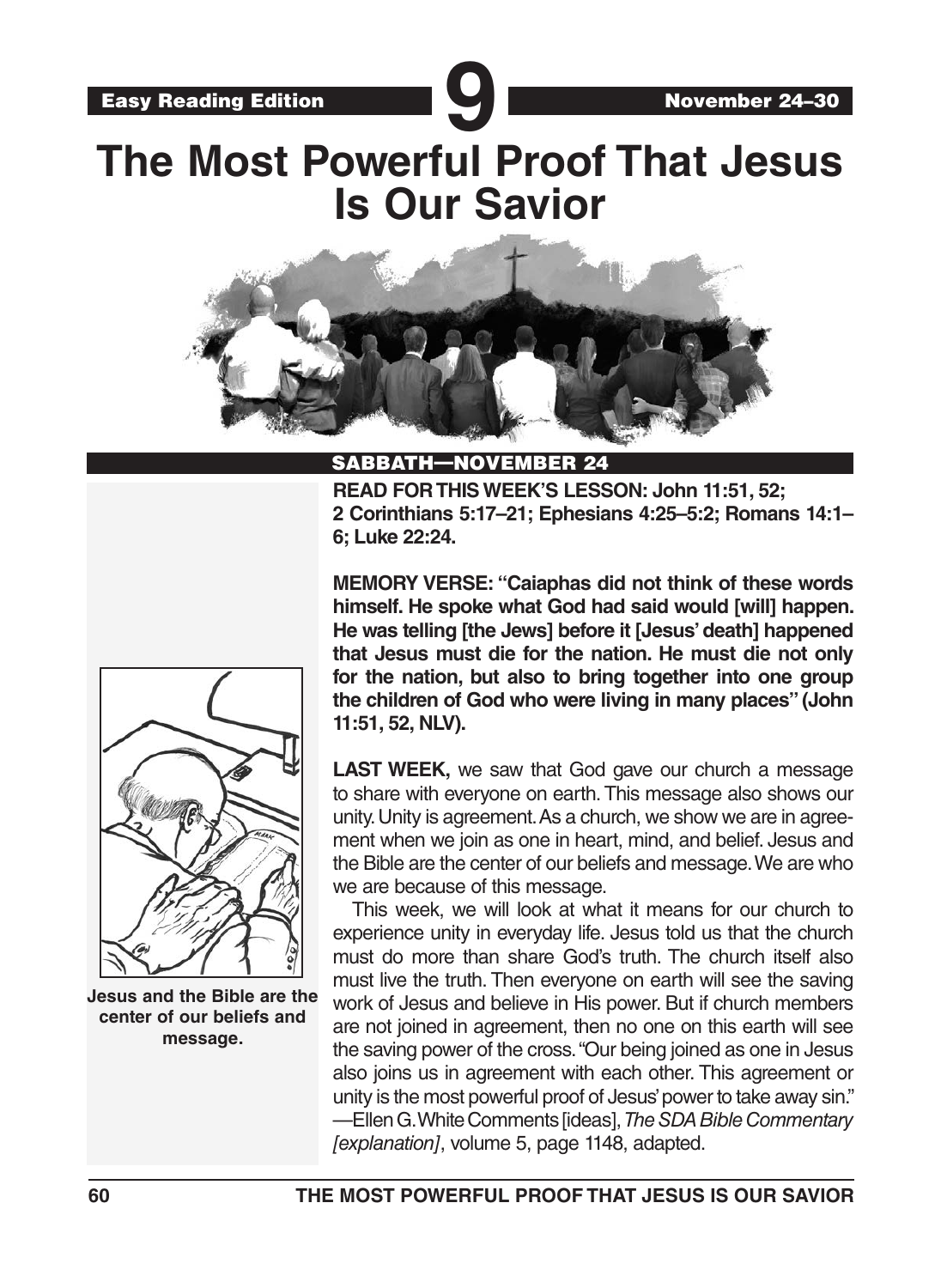## SUNDAY—NOVEMBER 25 Lesson 9 **UNDER THE CROSS OF JESUS (John 11:51, 52)**

God blesses His church with many gifts. One of these gifts is church unity. You will remember that unity is agreement. As a church, we show we are in agreement when we join together as one in heart, mind, and belief. Unity is not made by humans. Unity does not happen in the church because of anything good we do or by our own good behavior. Jesus gives us unity when we accept His death and forgiveness for our sins and are baptized. Then we join in Christian friendship with other believers to share the Three Angels' Messages with everyone on the earth. Our sharing this message helps make us one with God and joins us together as one family.

# **John 11:51, 52 and Ephesians 1:7–10 tell us the reason for our unity as Seventh-day Adventists. What did Jesus do on this earth that joins us as one?**

"Caiaphas did not think of these words himself. He spoke what God had said would [will] happen. He [Caiaphas] was telling [the Jews] before it [Jesus' death] happened that Jesus must die for the nation. He must die not only for the nation, but also to bring together into one group the children of God who were living in many places" (John 11:51, 52, NLV). It seems strange that God used Caiaphas to explain the meaning of Jesus' death. Caiaphas did not understand what he did when he judged that Jesus should be put to death. Caiaphas did not understand why his words about Jesus really were true. But the Bible uses those words to show a deeper truth about how Jesus' death helped all of God's loyal people everywhere.

As Seventh-day Adventists, Jesus' death is why we can be in agreement. We start to experience this agreement when we believe in Jesus and get baptized (Galatians 3:26, 27). Baptism shows our faith in Jesus. Baptism helps connect us with other Adventists. Baptism also is a word picture for our faith in Jesus. We all have one Father in Heaven. We are all God's sons and daughters. We have the same Savior. We are baptized by faith. By faith when we are baptized, we join Jesus in His death and in His waking up from the dead.

**There may be many differences among us as Seventhday Adventists. But why should our faith in Jesus be more powerful than anything that separates us?**



**Baptism is a word picture for our faith in Jesus. Baptism helps connect us with other Adventists.**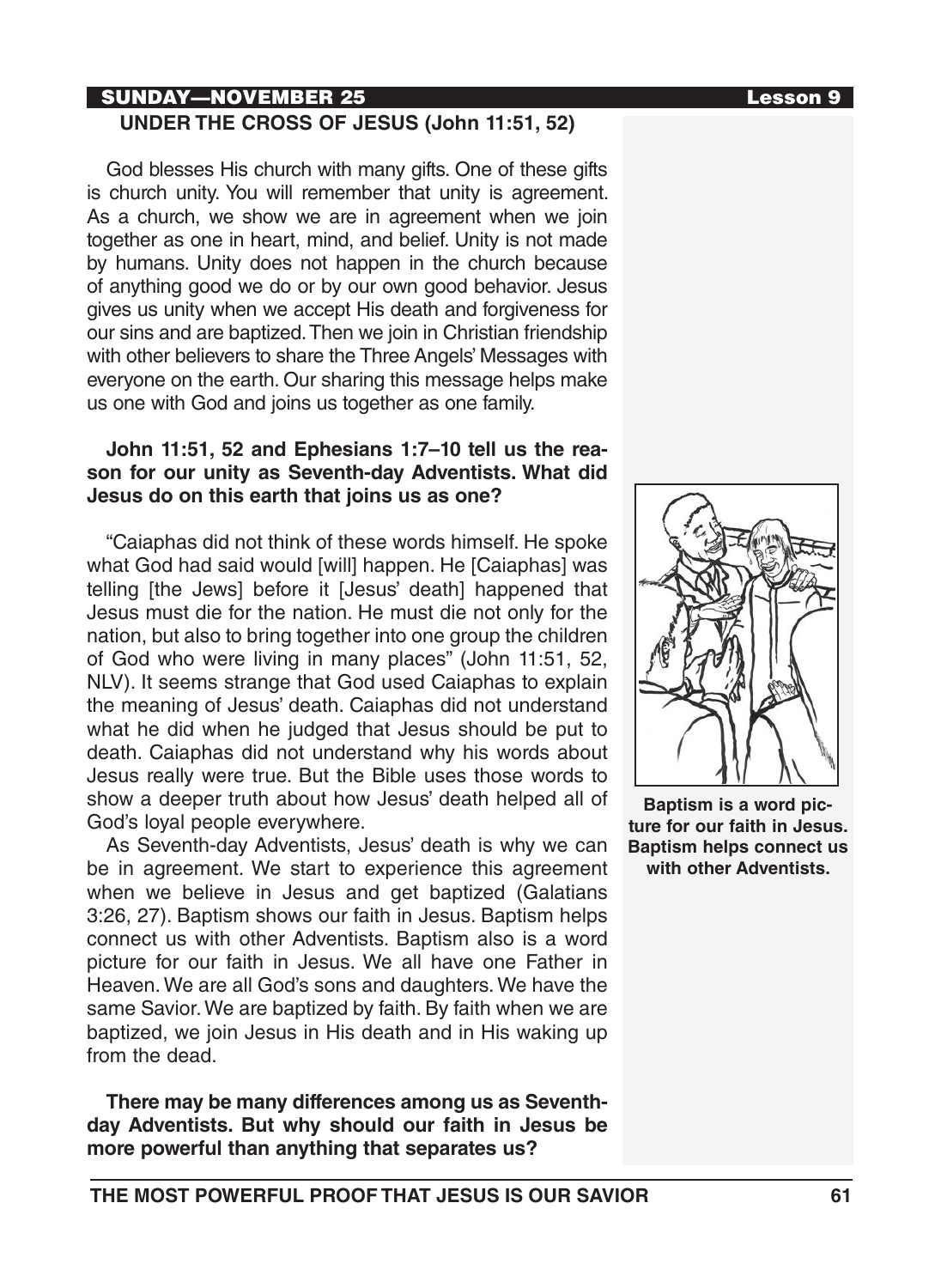# Lesson 9 MONDAY—NOVEMBER 26 **JESUS' WORK TO BRING US BACK TO GOD (2 Corinthians 5:17–21)**

Human history on Planet Earth is filled with wars and troubles. Sometimes, it seems that all the trouble and fighting will never end. But all disagreements and wars will not go on forever. God works with His people to end disagreements and fighting and to bring everything in heaven and on earth into unity. We learned that unity is agreement. God wants to join everyone in heaven and on earth in one heart, mind, and belief in Jesus.

In Ephesians 2:13–16, Paul talks about what Jesus did to bring peace to believers. Jesus died on the cross. His death made both Jews and non-Jews one people. Jesus' death broke the "walls" of race and religion that separated them. Jesus did that for both the Jews and the non-Jews in the first century A.D. [years 1–100]. Just think what He can do for us in our time! He can break any "wall" of race or way of life that separates people in our own church today. Then we can reach out to everyone on the earth with the truth that Jesus saves humans from their sins.

**In 2 Corinthians 5:17–21, Paul says that Jesus makes us new in Him and brings us back to God. How does this truth show us the work that God wants us to do for everyone on this earth? When we join as one in the truth, what difference can our church make in the lives of people?**

When Jesus makes us new, God gives us special work to do for Him. This work has three parts: (1) God wants us to invite people everywhere to come back to Him and join us in our work for Him. We, too, were separated from God. But the Holy Spirit joined us to God by our faith in Jesus' death for us. Now we belong to God's end-time people. He chose us to give His final message of warning to everyone on earth before Jesus comes back. (2) God wants His people to show everyone on the earth that Jesus is our Savior. How do we do that? Our joining as one in Jesus proves that He is our Savior. When we are joined as one with Jesus, then we also will be joined as one with other believers in Christian love (John 13:35). (3) When we join as one with each other in love and truth, then we show everyone in heaven and on earth that God's plan to save us is true and powerful. Then everyone in heaven and on earth will see that God's plan to save us is full of wisdom and love.



**When we join as one with each other in love and truth, then we show everyone in heaven and on earth that God's plan to save us is true and powerful.**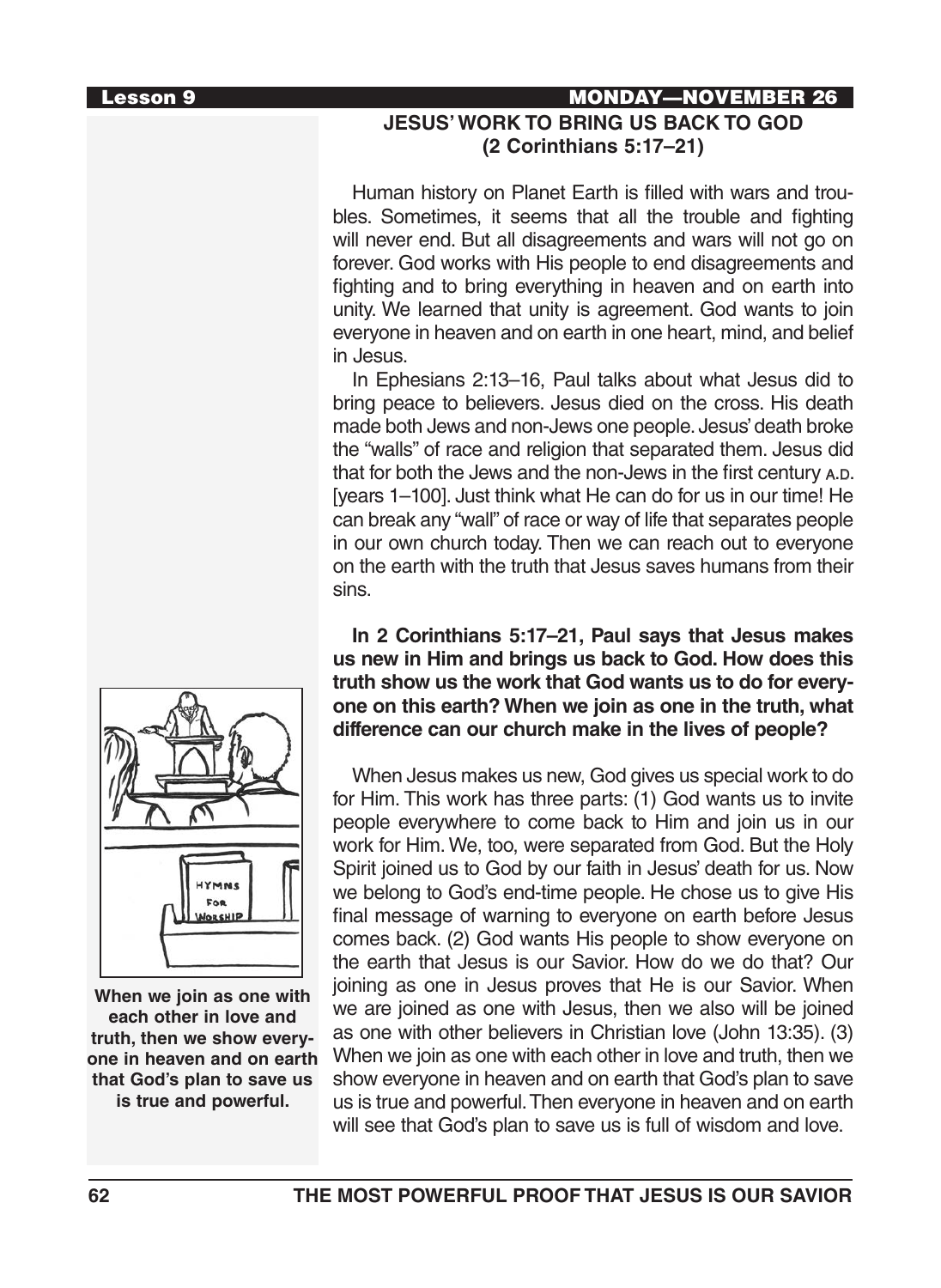# TUESDAY—NOVEMBER 27 Lesson 9

# **A POWER FOR GOOD (Ephesians 4:25–5:2)**

In 1902, Ellen G. White wrote, "Every Christian needs to be what Jesus was in His life on this earth. He is our example. He did not do any evil. He also was patient and gentle. His behavior won people's love."—*Signs of the Times*, July 16, 1902, adapted. These words help us remember Paul's words in his letter to the Philippians: "In your lives you must think and act like [the same as] Jesus" (Philippians 2:5, ICB).

# **Read Ephesians 4:25–5:2 and Colossians 3:1–17 and then answer these two questions: (1) In what parts of our lives can we show that we are loyal to Jesus? (2) How can we share the Good News about Jesus with the people that we see every day?**

Many verses in the Bible encourage Christians to follow Jesus' example and show God's mercy to other people. The Bible also asks us to do good to other people (Matthew 7:12); to help carry their heavy loads (Galatians 6:2); to live in a way that is spiritual, not empty (Matthew 16:24–26; 1 Peter 3:3, 4); and to be healthy (1 Corinthians 10:31).

"Dear friends, you are like [the same as] visitors and strangers in this world [on earth]. So I beg you to stay away from the evil things your bodies want to do. These things fight against your soul. People who do not believe are living all around you. They might [may] say that you are doing wrong. So live good lives. Then they will see the good things you do, and they will give glory to God on the day when Christ [Jesus] comes again" (1 Peter 2:11, 12, ICB). We often do not understand that our lives have the power to change the lives of people around us. When people around Jesus became upset or angry, Jesus always stayed calm and patient. Jesus never gave up or stopped doing His duty even when life got tough or hard. He was gentle when people around Him were mean and unkind. The Bible invites us to show to everyone the same spirit that Jesus showed to people who did not know God. Then we will become a power for good and for God's glory. We also must show people that we care about them. When we as Seventh-day Adventists join as one in this work, then we will be powerful witnesses.

**The Bible asks us to do good to other people (Matthew 7:12) and to help carry their heavy loads (Galatians 6:2).**

# **How can you show Jesus to the people around you?**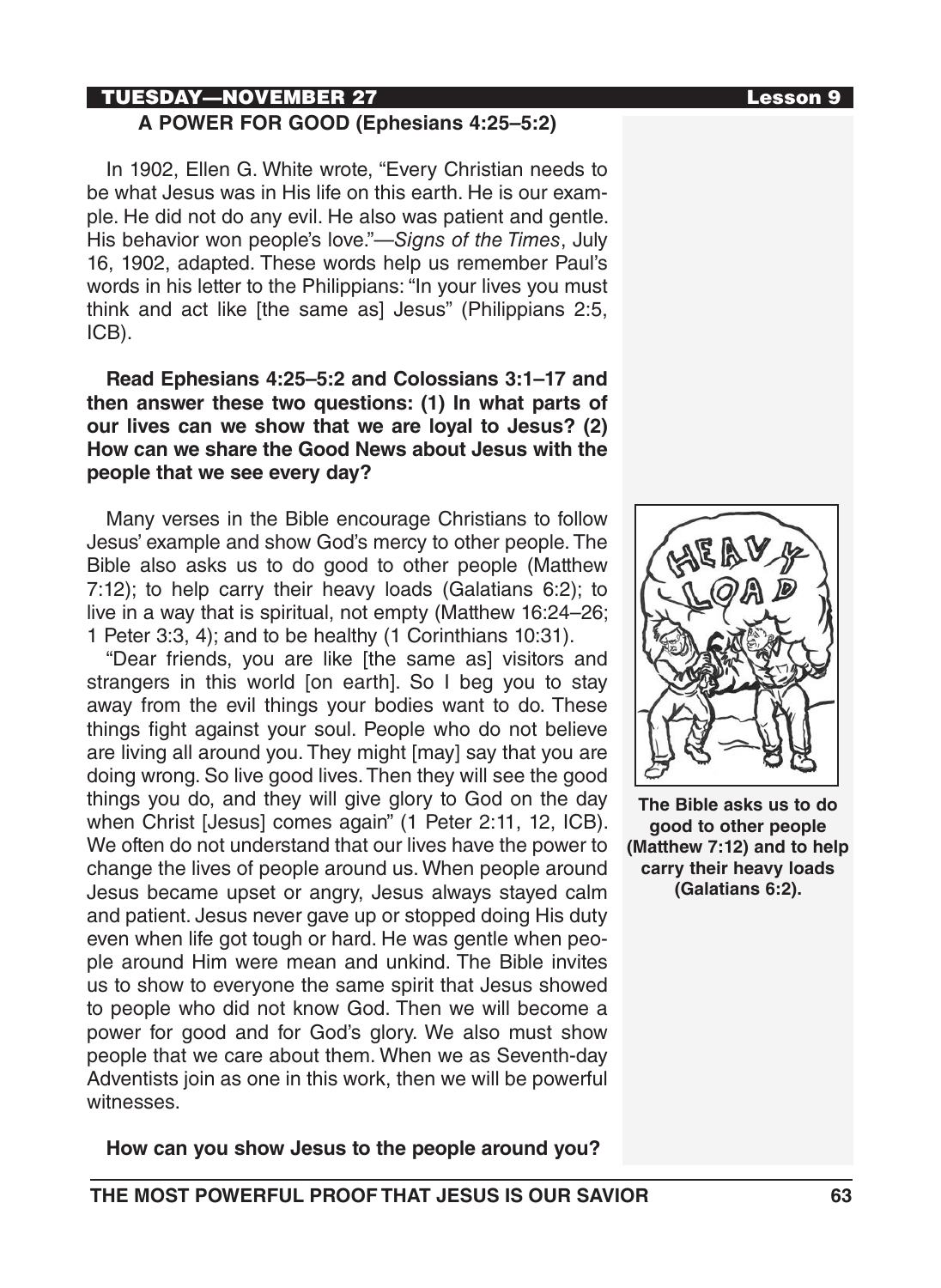# Lesson 9 WEDNESDAY—NOVEMBER 28 **JESUS JOINS US AS ONE EVEN WHEN WE HAVE DISAGREEMENTS (Romans 14:1–6)**

In Romans 14 and 15, Paul talks about the problems that divided the church at Rome. Paul asks the Roman church members to be patient with each other and not to allow their disagreements to separate them. What can we learn from Paul's advice to the church at Rome?

# **In Romans 14:1–6, Paul talks about some of the disagreements in the church at Rome. These disagreements caused members to judge each other. What were these disagreements?**

No doubt the problems in the church at Rome were about Jewish rules and laws. Paul's words in Romans 14:1 tell us that fighting over the answers to these problems was wrong. The answers to these problems were not important. They had nothing to do with anyone being saved. Paul felt that each believer should decide what God wanted him or her to do. But no one should force his or her beliefs or choices on anyone else.

These disagreements first started over eating food. Let us be very clear here. Paul is **not** talking about the clean and unclean food laws in Leviticus 11. There is no proof that the Christians in Paul's time started eating pork or other unclean animals. We also know that Peter did not eat unclean foods (read Acts 10:14). Paul is talking about some believers in the church at Rome who did not eat at fellowship meals. Maybe they felt the food at the meals was not cooked in the right way. Or maybe they refused to eat the food at fellowship meals because they thought that someone offered the food first to statues of false gods.

There also is a disagreement in the church about what to do on some days. We know that this disagreement has nothing to do with keeping the Sabbath holy. We know that Paul always kept the Sabbath holy (Acts 13:14; Acts 16:13; Acts 17:2). So, it seems that this disagreement is really about different Jewish feast days or days of eating no food at all. Paul wants believers to accept some differences and not try to force everyone to believe the same as they do. They already know that keeping the feast days will not save them. So, Paul feels it is OK to let people honor these days. What can we learn from this story? We must be patient and accepting with people, even when we do not agree with each other.



**No one should force his or her beliefs or choices on anyone else.**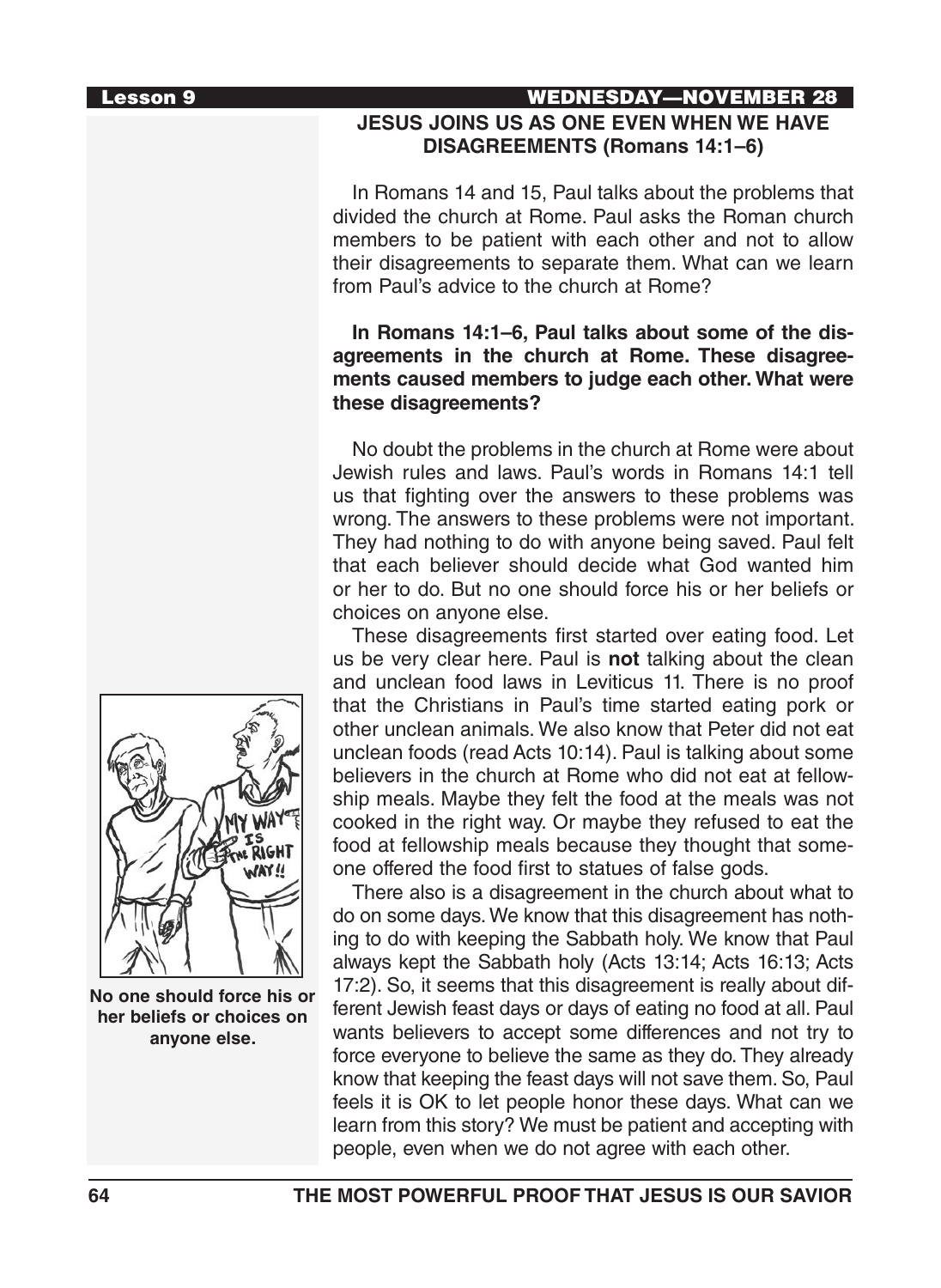# THURSDAY—NOVEMBER 29 Lesson 9

# **JESUS JOINS US AS ONE IN OUR WORK FOR GOD (Luke 22:24)**

**In Luke 22:24, we read about how Jesus' followers behaved and felt about each other at the Last Supper. In Acts 1:14 and Acts 2:1, 46, we read about how Jesus' followers behaved shortly before God poured His Spirit on them. What a big difference! What changed their lives?**

The words written as "these [Jesus' followers] all agreed" in Acts 1:14 (NLV) and as "they all had the same purpose" in Acts 2:46 (ICB) also mean to "not give up, but to go forward with one mind." Jesus' followers were all in agreement because they came together in one place to pray for God to send them the Holy Spirit.

As Jesus' followers waited, they did not blame or accuse each other of the mistakes they made in the past. No one told Peter he was an awful person because he turned away from Jesus (John 18:15–18; John 18:25–27). No one blamed Thomas for doubting that Jesus really woke up from the dead (John 20:25). No one blamed John and James for asking Jesus to give them more power and honor than anyone else in Jesus' kingdom (Mark 10:35–41). No one talked about how Matthew collected taxes in the past (Matthew 9:9).

Jesus' followers did not do any of those things. The friendships that they shared and their prayers helped get them ready for the Holy Spirit. They grew closer to God. They put aside their personal differences. The Holy Spirit helped them to become brave witnesses for Jesus. Jesus' followers knew that Jesus forgave their mistakes. His forgiveness helped them to feel brave to do God's work. Jesus' followers knew what Jesus had done for them in their lives. They trusted in the promise that Jesus saved them. "They wanted more than anything to show the love of Jesus to everyone on the earth. They also wanted to build up Jesus' kingdom."—Ellen G. White, *The Acts of the Apostles [leaders and teachers]*, page 48, adapted. No wonder the Lord used these people to do powerful things in His Name! What a wonderful lesson for us as a church today!

**It is always so easy to find something wrong with other people's lives. How can we learn to forgive the mistakes of other people so that we as a church can join as one in Jesus to do God's work?**



**Jesus' followers were all in agreement because they came together in one place to pray for God to send them the Holy Spirit.**